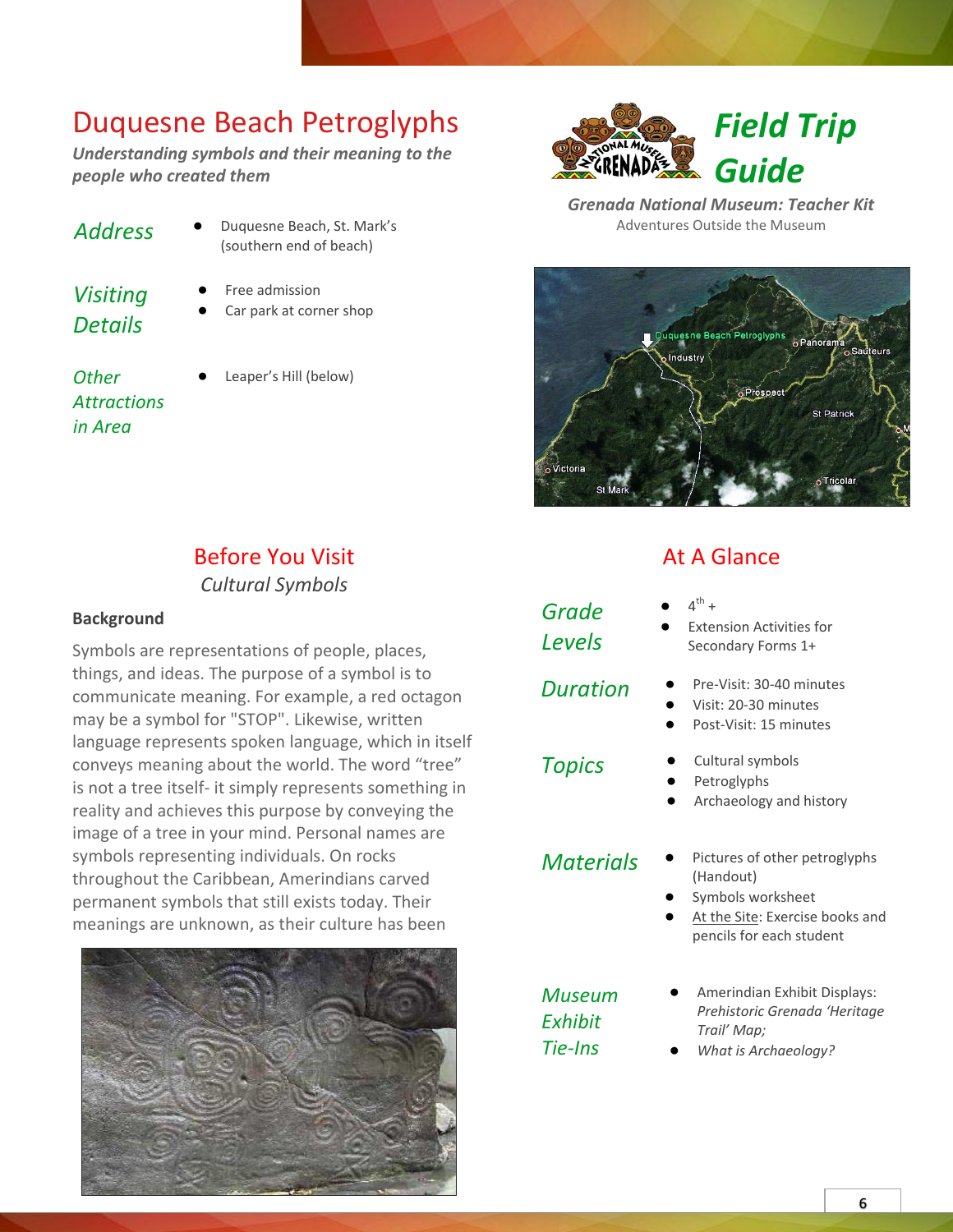*Field Trip Guide*

lost in many ways. Archaeologists and others that have studied them believe most to be of religious/spiritual importance (images of gods, protection from evil spirits, etc.), but we don't know for sure. Scientists call these images "petroglyphs" [>petro=rock, >glyph=symbol] but many people just call them "rock art." The term "Carib stone" is used as well, but the word Carib (more correctly, *Island Carib*) refers to the people living in the Lesser Antilles during European colonization- not necessarily the same ones who created the stones. We simply do not know what these people called themselves, so archaeologists use the general term "Amerindian." At some sites, pottery has been found associated with rock art, and thus specific ceramic types (e.g. Saladoid, Suazoid, Troumassoid, etc.) can indicate a specific time period.

#### **Lesson objectives**

SWBAT make a connection between the petroglyphs at Duquesne beach (and elsewhere) and the symbols we use in modern society.

#### **Procedure**

- 1. Explain to students that they're going to look at symbols from the past and present. Ask students to define "symbol" and give an example of ones we use at school or in the country. Discuss.
- 2. Read the Background Information to the class.
- 3. Display the worksheet on the board, or pass out copies (if available).
- 4. Explain Section 1 and clarify any concepts students are unfamiliar with. Give them 5 minutes to complete this section. Discuss answers.
- 5. Explain directions for Section 2- students can work in pairs. Given them 5 more minutes.
- 6. Discuss students' answers. When done, reveal the true meaning of the image, and read the explanation on the Answer sheet.
- 7. Display images of other petroglyphs (attached) and discuss their possible meanings. Remind students that they were created by a very different culture, so it's difficult to understand their meaning.

### **Adaptations for Struggling Students**

- Have students work in pairs or small groups and assign a strong writer as the group's recorder. This will take the pressure off of writing while still allowing struggling writers to contribute their ideas.
- Give adequate 'think time' when asking questions. Some students need extra processing time to formulate their answers.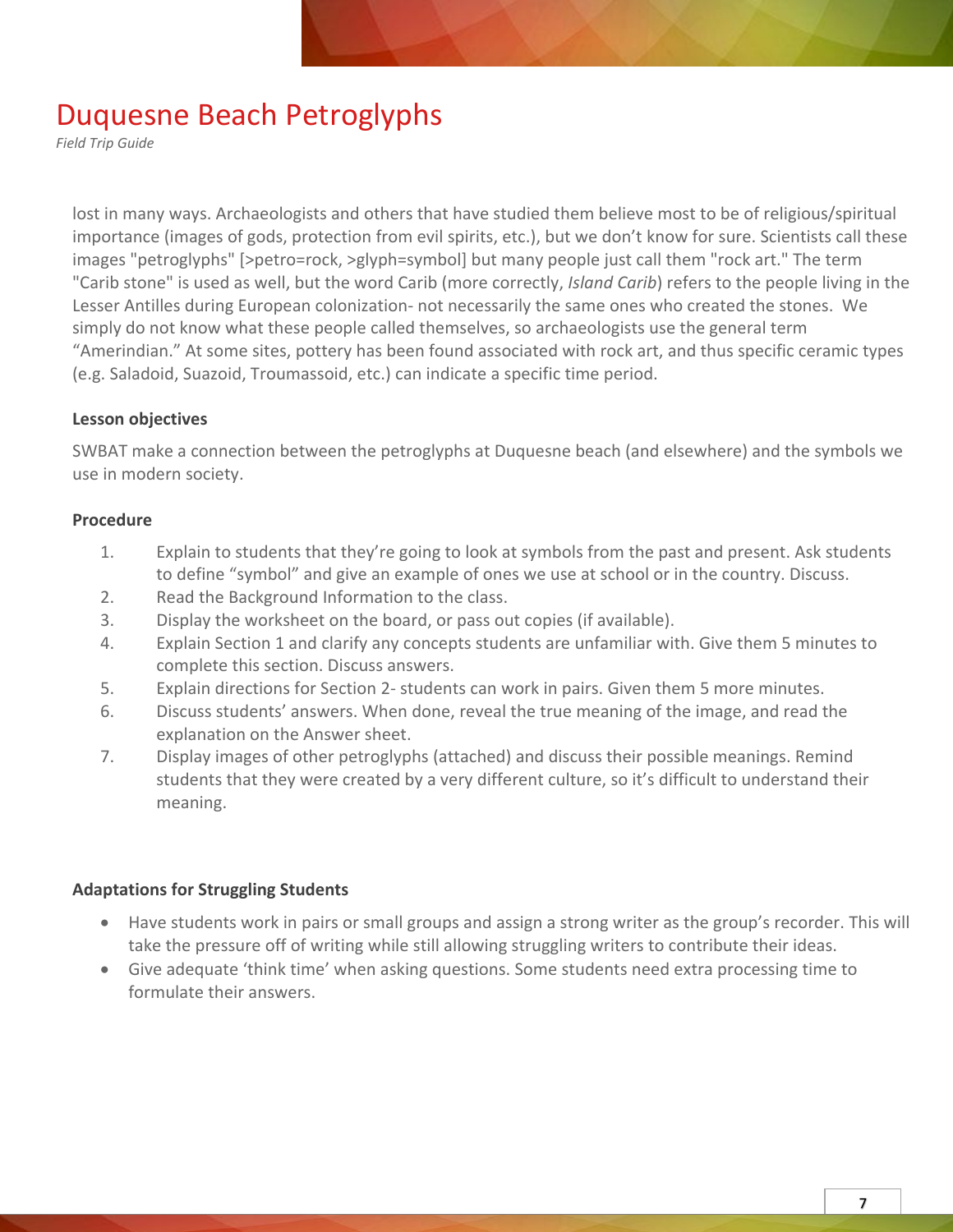*Field Trip Guide*

## At the Site

*What Do You See?*

#### **Overview**

We are going to spend a few minutes on Duquesne beach, looking at the petroglyphs, drawing what you see, and discussing their possible meanings.

#### **Background Information**

Duquesne beach is good place to get up close to a number of ancient petroglyphs. A petroglyph is a symbol engraved into rock. In the Caribbean, they represent an unanswerable puzzle for archaeologists. There was no system of writing before Columbus, so all we have to go on are the interpretations of early Europeans who wrote down what they understood. We can also compare rock art across the Caribbean and Amazon to see similarities. But the meanings we assign may have nothing to do with the original meaning.

The first, most obvious point of interest on Duquesne Beach are the twin faces side-by-side. Some archaeologists have supposed that each represents the radiant head of the rainbow serpent in Amazonian mythology. They appear here as twins, a common element in New World mythology. However, the combined meaning of twin rainbow serpents (if that is what they are), is unknown. On the bottom of the southern side of the same stone, more carvings can be seen (one is quite similar to the beach petroglyph just south of Gouyave). On the next stone to the South are the indented lines of a work stone- perhaps the same work stone used to sharpen the carver's tools! (Remember, they didn't have metal chisels.)

The name Duquesne was given by the French to the "Caribe" chief in the area. In 1994, archaeologists found evidence of a prehistoric site on the plantation to the West, but it's not known if this was associated with the rock drawings. Archaeologists who study petroglyphs in the Lesser Antilles believe this style of petroglyph to be from the Suazoid period (900-1200 AD). As with other petroglyphs on the island (excepting Mt. Rich), the beach location could represent the boundary between the world of the Sea and world of Land. Rock Art throughout the Caribbean is different from the images seen on Amerindian pottery, though a few figures such as bats (men) and frogs (women) do show up on both.

#### **Objectives**

• SWBAT examine a real petroglyph, first hand, and create a sketch of it.

### **Procedure**

- 1. Gather the class in front of the Petroglyph (south end of the beach).
- 2. Ask someone to point out the two biggest drawings
- 3. Have students make some educated guesses about what they think it could mean
- 4. Read the **Background** Information aloud to the class